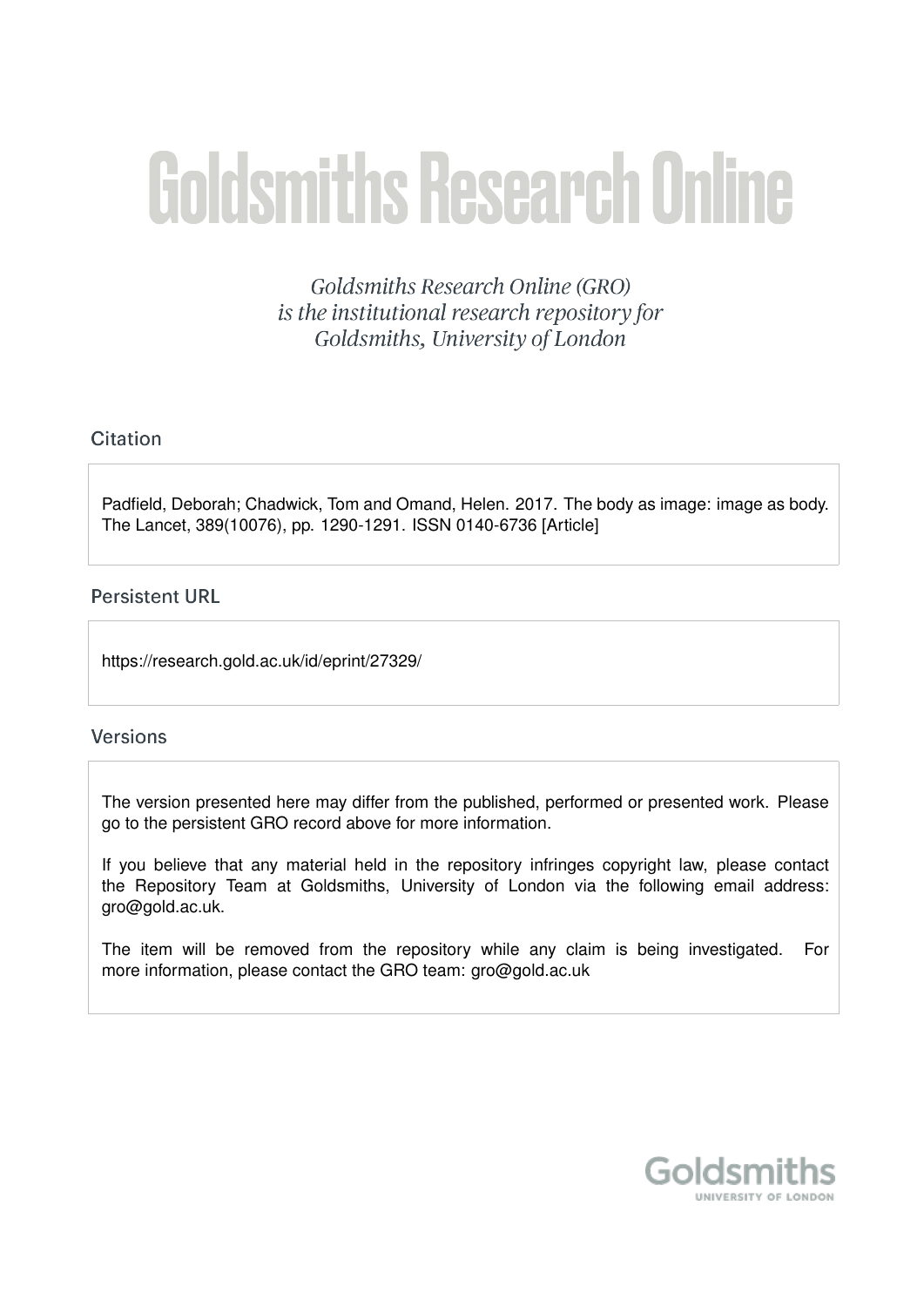### **The art of medicine**

The body as image: image as body

Pain is invisible and its experience highly subjective, making it hard to communicate. This essay grew out of the Encountering Pain Conference at University College London that shared the findings of the *face2face* and Pain: Speaking the Threshold projects with patients, clinicians, academics, and artists. We explore narratives triggered by images co-created with pain patients and placed between doctor and patient in the pain clinic during the *face2face* project.

Patients with chronic pain frequently undergo countless investigations and imaging processes, often with no cause visible. Psychologist Dianna Kenny describes how patients can search for mechanical and clinicians for psychological explanations—creating an impasse. We argue that images are one way of facilitating mutually beneficial interaction. Technology increasingly allows clinicians to see inside a person's body, while offering less and less opportunities to see inside another's world and understand what it means to live with pain. It is easy to see how patients can feel the credibility of their subjective experience challenged by the weight of medical expertise.

Introducing images and narrative practices can help to rebalance these power dynamics. Images bring patients' experience directly into the pain consultation. They can help to open up a different kind of space from the traditional verbal encounter of a medical consultation. Attention paid to patient narrative allows the meaning of pain across the whole self to be explored. Physician and pioneer of narrative medicine Rita Charon has suggested that the central feature of narrative is that it is "shared". As a vehicle for sharing experience, narrative can be invaluable in the management of chronic pain. It is our belief that images can help patients share their narratives. We draw on art psychotherapeutic theory to understand how this might work in clinical settings.

The addition of the image into the space between two people changes the relational space from a twoway to three-way dynamic forming a clinician–patient–image triangle. The triangle provides a way of thinking about unconscious inner world functioning, a way of conceptualising what happens in the space between people and image. Art therapist Margarita Wood has described it as "triangulation around the potential space", referring to psychoanalyst Donald Winnicott's ideas of intermediary areas: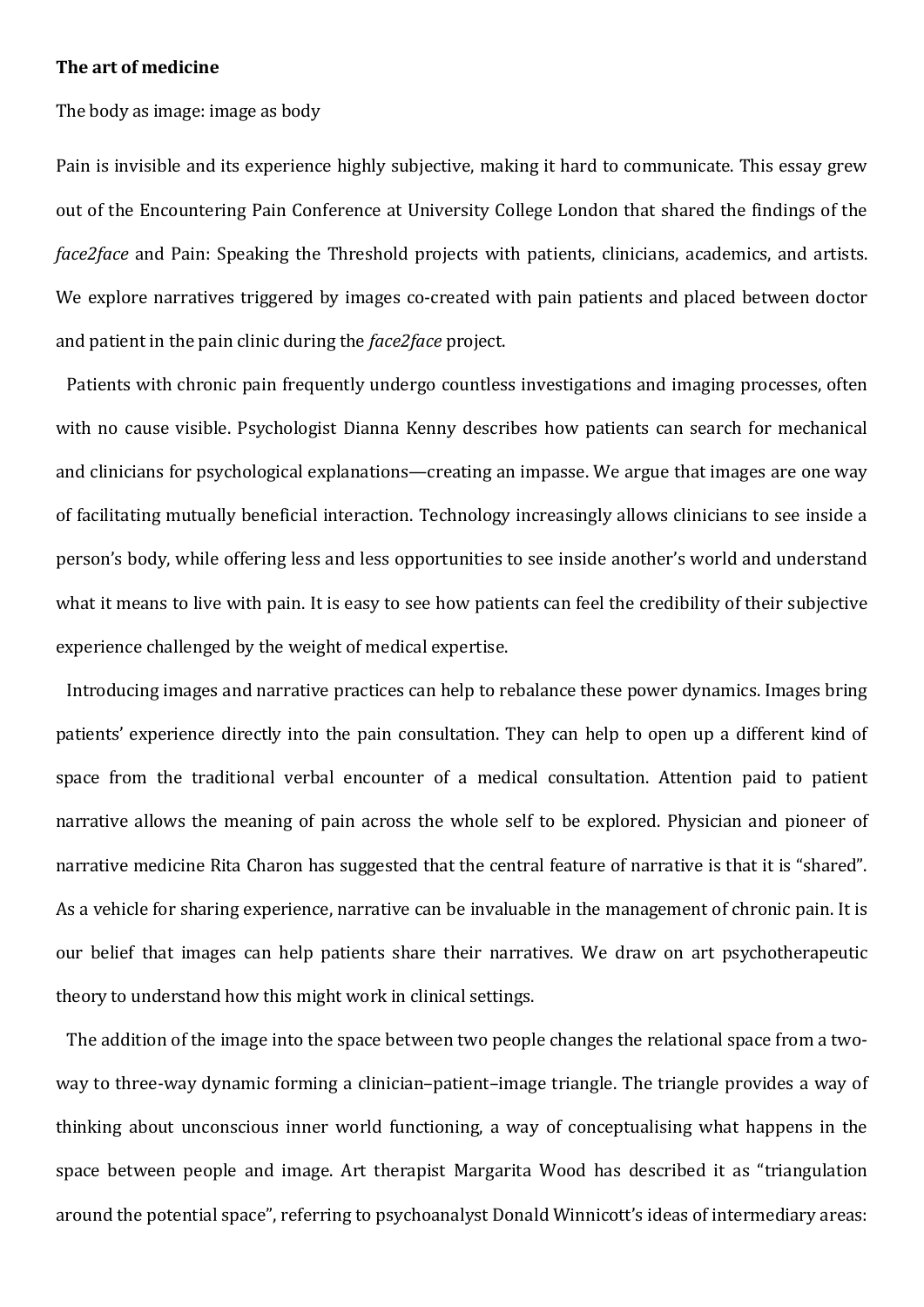potential space and transitional objects. The images could therefore be viewed as transitional objects, mediating between inner and outer experience, increasing potential for narrative and communication with another.

During the *face2face* project, the consultations of ten pain experts using images of pain were filmed. Patients were given a set of 54 cards with pain images on them in the waiting room before their consultation and asked to select any that resonated for them and bring them into their consultation to help describe their pain if they wanted to.

Whilst using the cards, patients' narratives drew on themes of loss, anxiety, fear, shame, disintegration, and even suicidal feelings. The following scenarios that took place during this work highlight examples of the emotional narratives disclosed through the use of images.

One woman looked at the images and pointed to one of a broken chain (figure 1). It was originally made with a patient with back pain, the links representing vertebrae. She didn't see a gap in the spine but a "gap" in her family. She became tearful, identifying with the image and repeating "I feel a gap". The emotional meaning she invested in the card was clear as she explained that not all her family have time to come and see her. She experienced this as a "loss".

By contrast, issues of control and negotiation emerged with another patient. In this consultation, the patient started the image discussion by holding the cards close to her, so the clinician had to ask "do you want to show me some of them? Can I see that one?" At first, the patient placed the image cards down one by one, controlling the pace of the interaction. She did this seemingly reluctantly at first, but as they started to look at them together a space for joint discussion opened up and the dynamics of the triangle became active. The patient and clinician paid joint attention to the cards and trust seemed to be established as the patient discussed thoughts of self-harm. "That's me thinking about self-harming", she said touching one of the images.

In a third consultation a man passed briefly over a card with "loss" collaged in newsprint (figure 2) and said "simply the word loss". He did not elaborate but later in the consultation the clinician returned to the theme, "the issue of loss, which was one you picked out". The patient replied "there are things that are missing in, in one's life. And there obviously are, I mean this, this has enormous impact and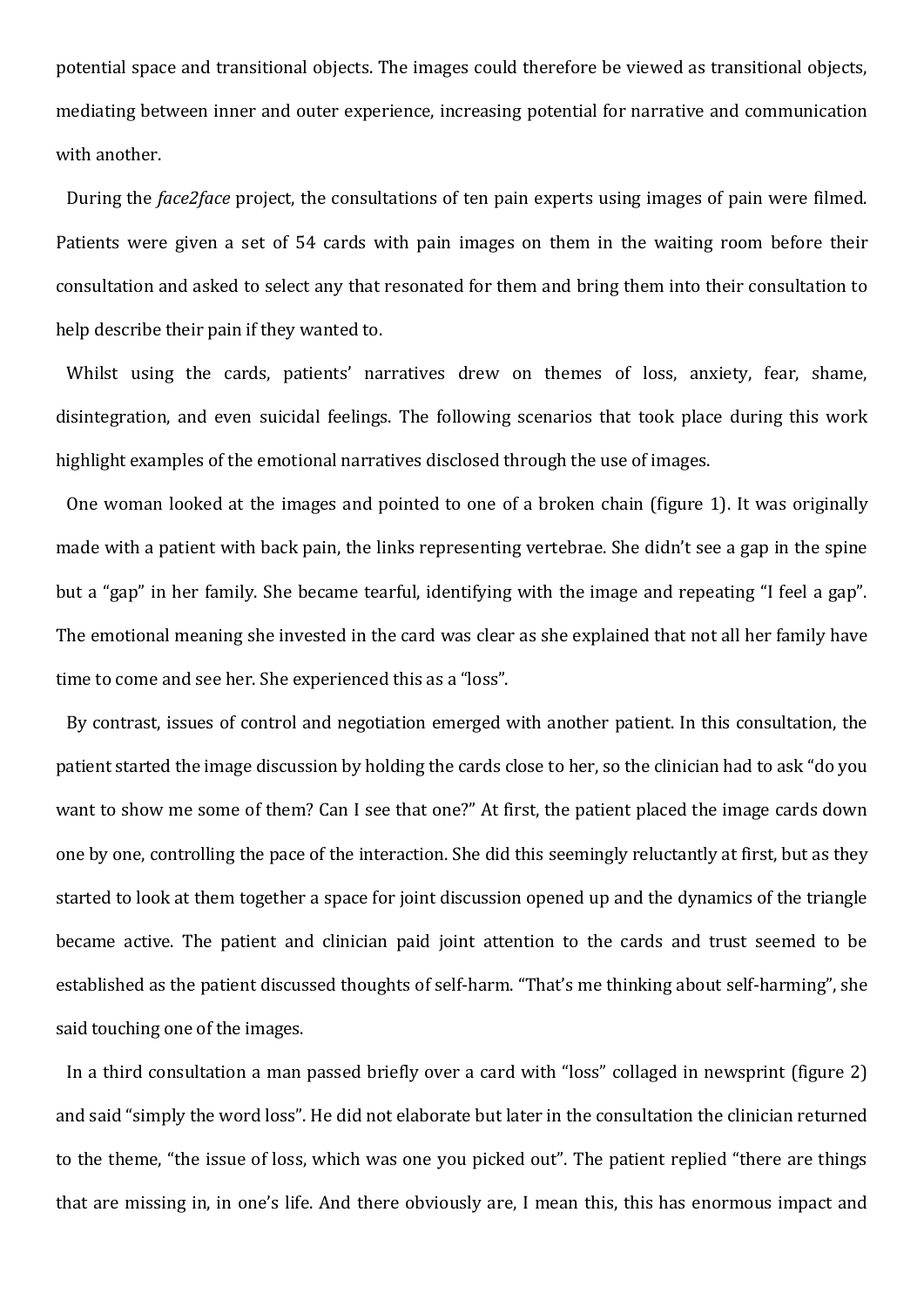there are things that aren't there". A narrative emerged about the way he has adapted his life and relationships to cope with his pain and with loss: "I'm kind of avoiding those issues", he said.

Images are open to interpretation and patients can bring their own meaning to them. Images mediate between patients' inner selves and outer reality; as patients look at them they are in a dialogue with themselves and with the clinician. Art psychotherapist Joy Schaverien suggests that "a picture creates space in terms of allowing imaginal space to manifest and offers a way of potentially sharing that space". It was perhaps important for patients in this project that the pain images had been co-created with other patients. The photographs were translations of pain states; translations of ephemeral feeling made into concrete visual objects offered to other patients to project onto. As social psychologist Alan Radley has suggested, photography is more than a medium; it "is a way of making known and shaping experience".

The possibility for many different interpretations of an image allows conflicting narratives to be explored and negotiated. Schaverien has proposed a related but more concrete use of images as "transactional objects" whereby negotiation happens through the picture. The art object is used to act out unconscious transactions with the other person in the triangle, including negotiation for control. We can see this happening with the patient who controlled the pace of the exchange as she released the cards, first reluctantly, then generously, conveying how her trust and openness grew throughout the consultation, a negotiation of how much of herself she was willing to share.

There are parallels here with anthropologist Alfred Gell's concept of the art object as relational, providing insight into how images work in social spaces. Handling, viewing, and responding to the pain cards could be viewed as performances of identity construction and relationship building. The images create connections between participants and between the emotional and the sensory; the mind and body. In a sense, they stand in for the body-in-pain as a reminder of its corporeality, and bring this into the centre of the consulting room and its language. The image can be seen as becoming, in Gell's words: "personhood spread around in time and space". It could be interesting to ask—whose personhood? In this context the meaning of an image is made in relation to the clinician, who is in a position of

discursive power relative to the patient. Encouraging the patient to lead the dialogue with images could